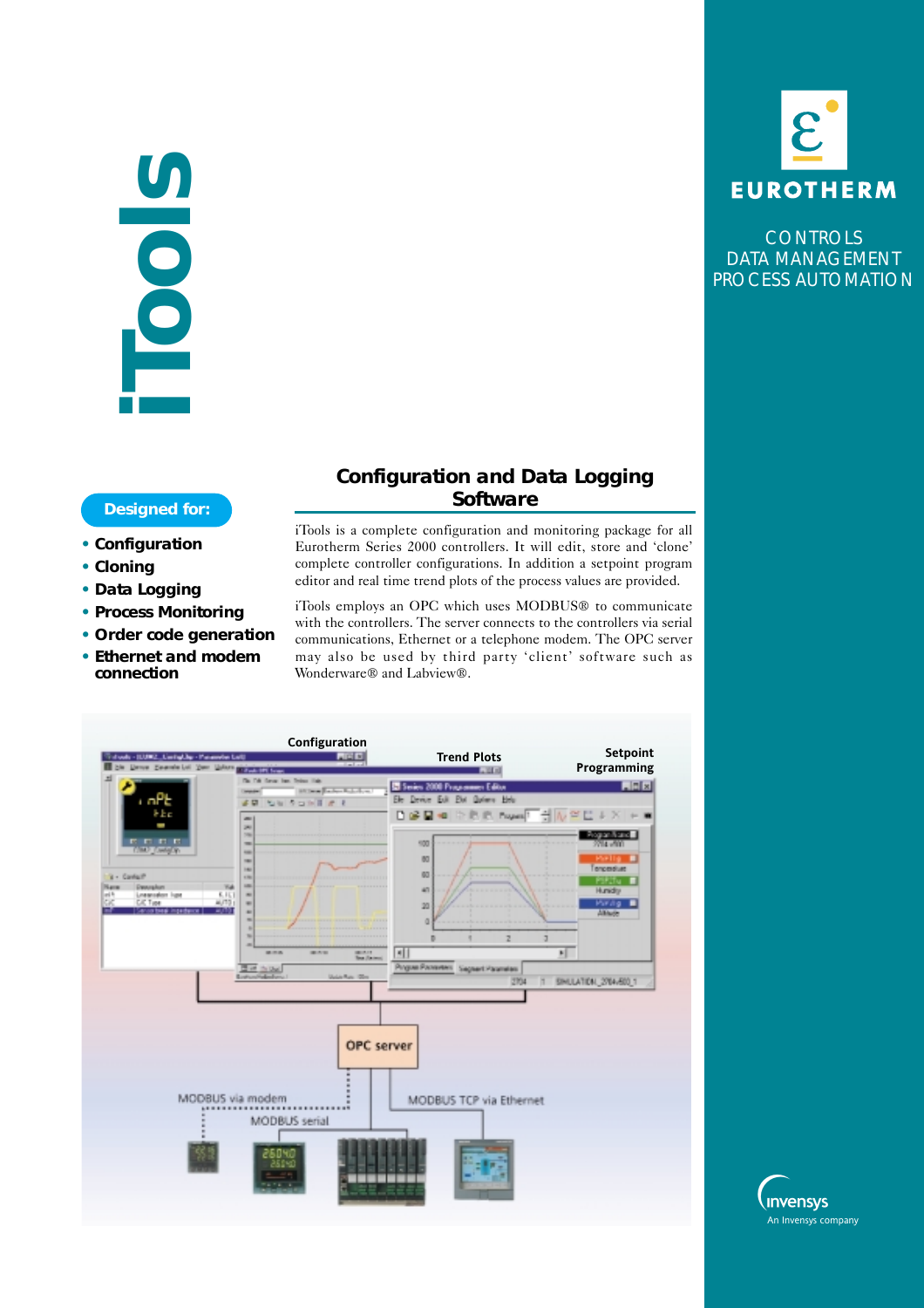

**Supported instruments**

iTools supports configuration of all Eurotherm Series 2000 controllers including:

- **• 2132 and 2116 miniature controllers and indicators**
- **• 2216, 2208 and 2204 controllers**
- **• 2416, 2408 and 2404 controllers and programmers**
- **• 2108i and 2408i indicators**
- **• 2604 and 2704 advanced 3 loop controllers**
- **• 2500 distributed I/O and data acquisition system**

iTools also provides support for

**• T630 Process controller**

iTools also provides runtime monitoring of

## **• 5000 Series data aquisition and management unit**

This gives access to all Modbus parameters. Please note this does not provide complete configuration.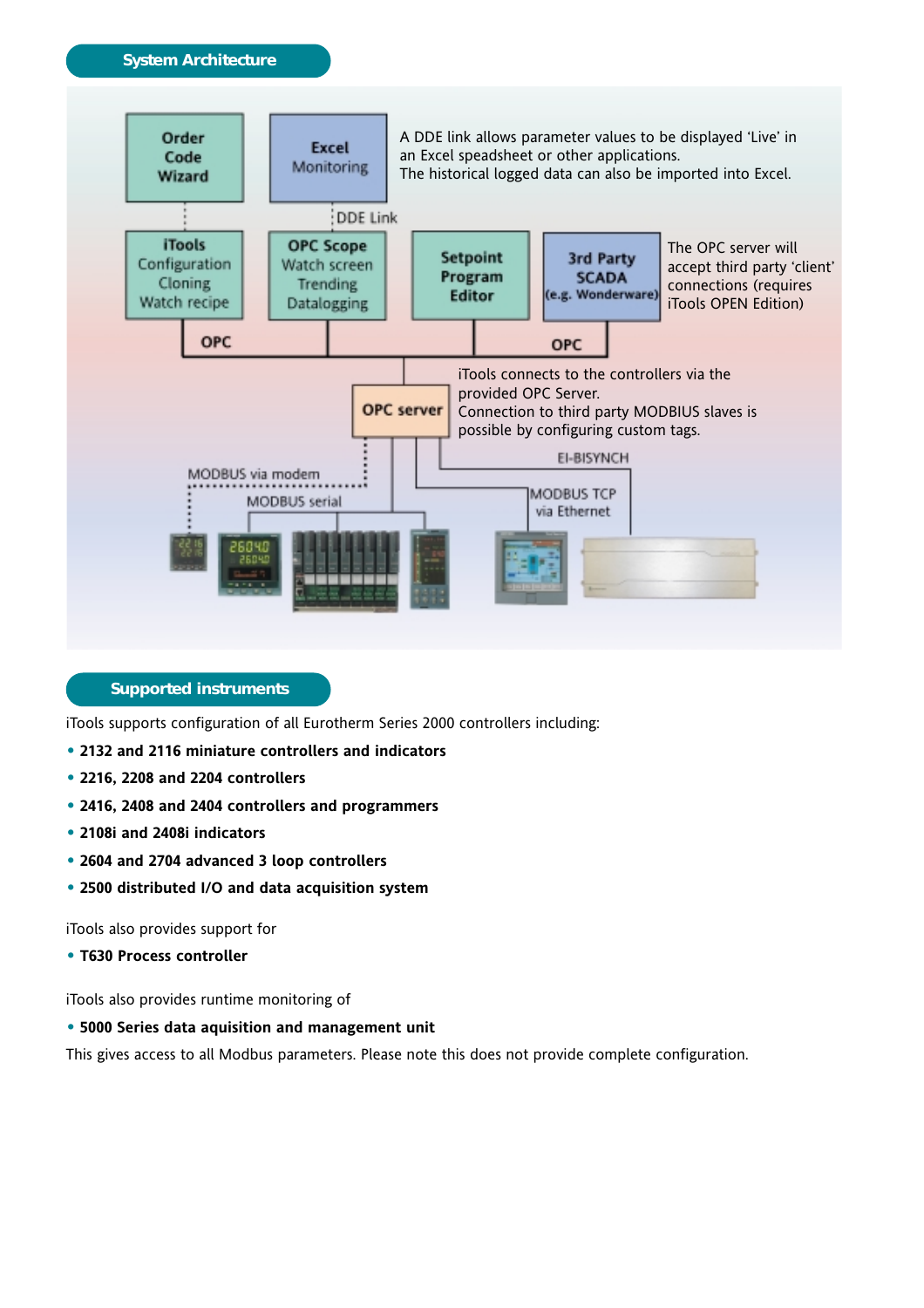## **Software Tools**

### **iTools Configurator**

The Configurator will edit, store and 'clone' complete controller configurations.

Clone files can be opened as virtual instruments simulating their actual behaviour and allowing complete configurations to be developed off-line, then downloaded to the controller at a later time.

Configuration from an order code wizard is also provided.



# **Setpoint Program Editor**



The 'Setpoint Program Editor' provides a simple method of setting up the setpoint profiles and the programmable event outputs in the 2400, 2604 and 2704. The editor will store, retrieve and download program profiles. It will work 'on-line', when program values are edited 'live' in a connected controller, or 'off-line', when programs are edited before being downloaded to a selected controller. The number of stored programs is limited only by the capacity of the PC hard disk.

### **OPC Scope Trend Plots**

OPC Scope is an iTools utility providing trend plots of the process variables. The time axis can be adjusted between 1 min and 1 month, and also provides a Historical Review mode.

Data may also be logged to hard disk in CSV format. This can then be recalled and analysed in an Excel spreadsheet.